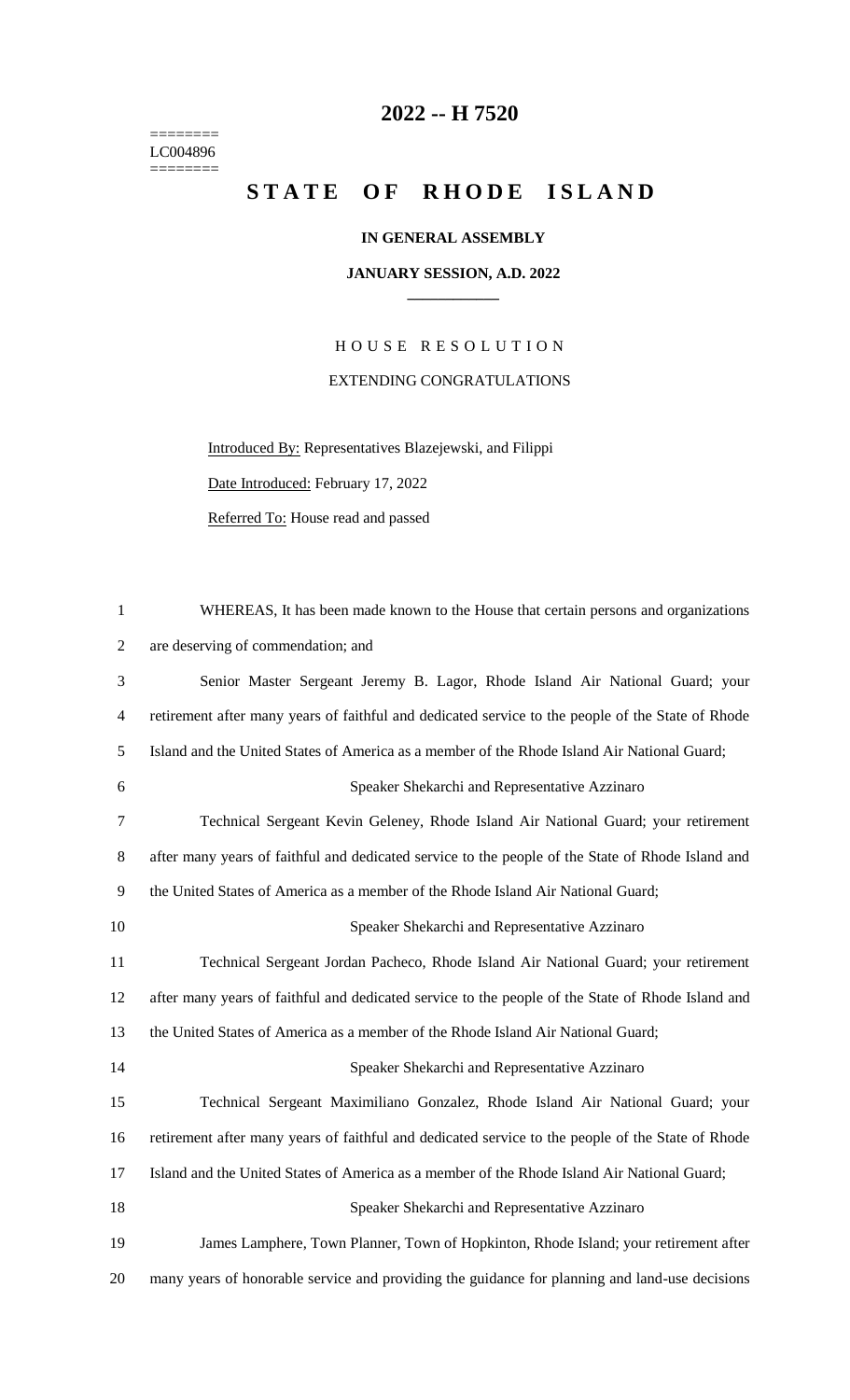| $\mathbf{1}$   | that enhance the character of the community and preserves the quality of life for the people of the |
|----------------|-----------------------------------------------------------------------------------------------------|
| $\overline{2}$ | Town of Hopkinton;                                                                                  |
| 3              | Representative Craven                                                                               |
| 4              | Tanida West and Tom West, Nubian Beauty; celebrating the joyous occasion of the                     |
| 5              | Grand Opening of Nubian Beauty Supply at 292 Academy Avenue in the city of Providence,              |
| 6              | Rhode Island;                                                                                       |
| 7              | <b>Representative Morales</b>                                                                       |
| 8              | Abdul "Spocka Summa "Adio; hosting the "Anti Robot Club Community Market Place"                     |
| 9              | in the Valley neighborhood and your commitment to provide a platform for emerging creative          |
| 10             | artists in our area;                                                                                |
| 11             | <b>Representative Morales</b>                                                                       |
| 12             | Hannah Travelyn, University of Rhode Island; the outstanding academic achievement of                |
| 13             | being named to the Dean's List for the 2021 Fall Semester at the University of Rhode Island;        |
| 14             | Representative Fenton-Fung                                                                          |
| 15             | Qiano Ferraro, University of Rhode Island; the outstanding academic achievement of                  |
| 16             | being named to the Dean's List for the 2021 Fall Semester at the University of Rhode Island;        |
| 17             | Representative Fenton-Fung                                                                          |
| 18             | Erika Tennett, University of Rhode Island; the outstanding academic achievement of                  |
| 19             | being named to the Dean's List for the 2021 Fall Semester at the University of Rhode Island;        |
| 20             | Representative Fenton-Fung                                                                          |
| 21             | Kenzie Blake, University of Rhode Island; the outstanding academic achievement of                   |
| 22             | being named to the Dean's List for the 2021 Fall Semester at the University of Rhode Island;        |
| 23             | Representative Fenton-Fung                                                                          |
| 24             | Yash Mehta, University of Rhode Island; the outstanding academic achievement of being               |
| 25             | named to the Dean's List for the 2021 Fall Semester at the University of Rhode Island;              |
| 26             | Representative Fenton-Fung                                                                          |
| 27             | Kevin Hanley, University of Rhode Island; the outstanding academic achievement of                   |
| 28             | being named to the Dean's List for the 2021 Fall Semester at the University of Rhode Island;        |
| 29             | Representative Fenton-Fung                                                                          |
| 30             | Mia Marcello, University of Rhode Island; the outstanding academic achievement of                   |
| 31             | being named to the Dean's List for the 2021 Fall Semester at the University of Rhode Island;        |
| 32             | Representative Fenton-Fung                                                                          |
| 33             | Emily Petrarca, University of Rhode Island; the outstanding academic achievement of                 |
| 34             | being named to the Dean's List for the 2021 Fall Semester at the University of Rhode Island;        |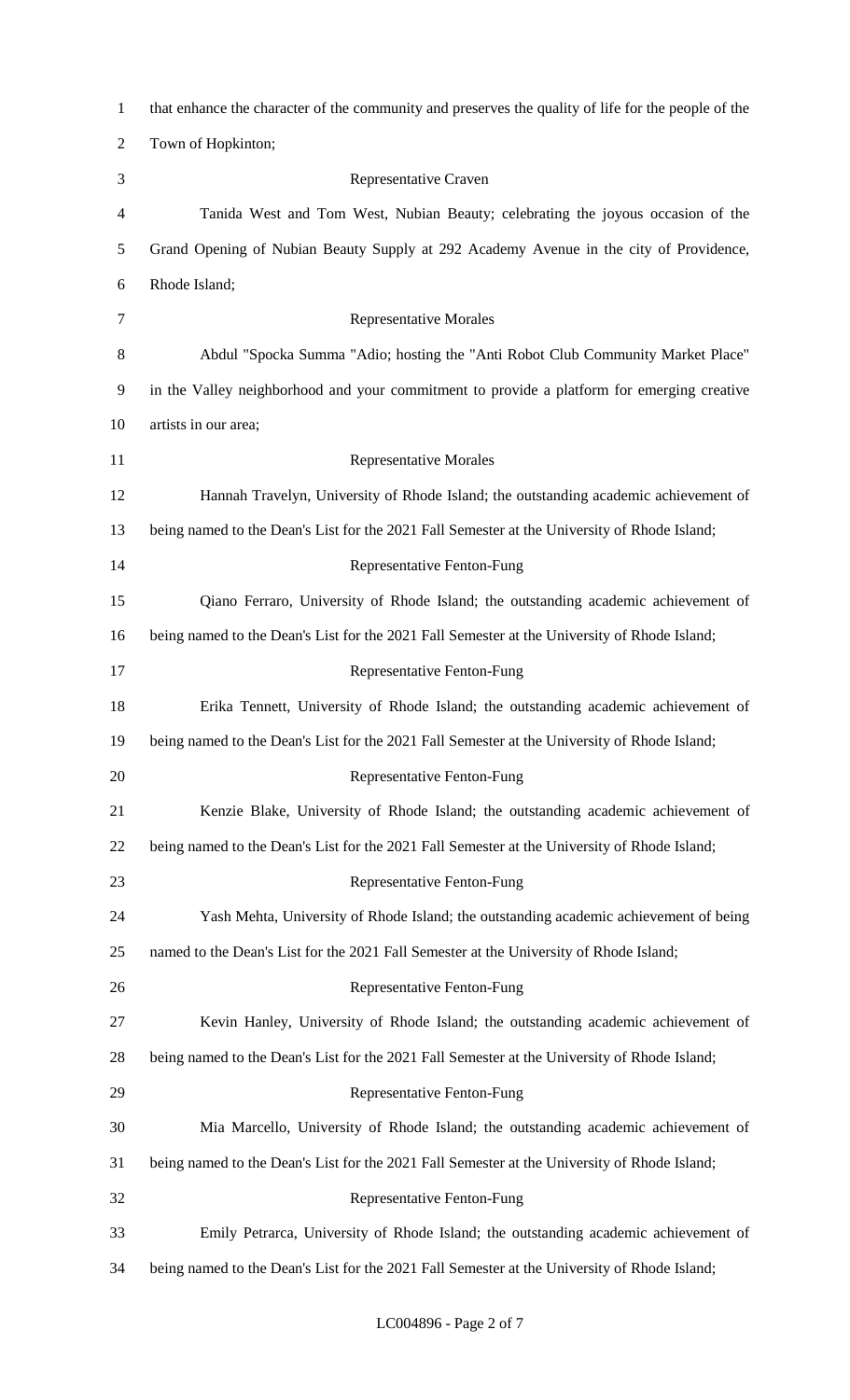| $\mathbf{1}$ | Representative Fenton-Fung                                                                      |
|--------------|-------------------------------------------------------------------------------------------------|
| $\sqrt{2}$   | Austin Coyne, University of Rhode Island; the outstanding academic achievement of               |
| 3            | being named to the Dean's List for the 2021 Fall Semester at the University of Rhode Island;    |
| 4            | Representative Fenton-Fung                                                                      |
| 5            | Sean Hart, University of Rhode Island; the outstanding academic achievement of being            |
| 6            | named to the Dean's List for the 2021 Fall Semester at the University of Rhode Island;          |
| 7            | Representative Fenton-Fung                                                                      |
| $8\,$        | Matthew Batista, University of Rhode Island; the outstanding academic achievement of            |
| 9            | being named to the Dean's List for the 2021 Fall Semester at the University of Rhode Island;    |
| 10           | Representative Fenton-Fung                                                                      |
| 11           | Caitlyn Boissel, University of Rhode Island; the outstanding academic achievement of            |
| 12           | being named to the Dean's List for the 2021 Fall Semester at the University of Rhode Island;    |
| 13           | Representative Fenton-Fung                                                                      |
| 14           | Rory Flaherty, University of Rhode Island; the outstanding academic achievement of              |
| 15           | being named to the Dean's List for the 2021 Fall Semester at the University of Rhode Island;    |
| 16           | Representative Fenton-Fung                                                                      |
| 17           | Madeleine Greene, University of Rhode Island; the outstanding academic achievement of           |
| 18           | being named to the Dean's List for the 2021 Fall Semester at the University of Rhode Island;    |
| 19           | Representative Fenton-Fung                                                                      |
| 20           | Jack Hardiman, University of Rhode Island; the outstanding academic achievement of              |
| 21           | being named to the Dean's List for the 2021 Fall Semester at the University of Rhode Island;    |
| 22           | Representative Fenton-Fung                                                                      |
| 23           | Ben Jackvony, University of Rhode Island; the outstanding academic achievement of               |
| 24           | being named to the Dean's List for the 2021 Fall Semester at the University of Rhode Island;    |
| 25           | Representative Fenton-Fung                                                                      |
| 26           | Michael Patatanes, University of Rhode Island; the outstanding academic achievement of          |
| 27           | being named to the Dean's List for the 2021 Fall Semester at the University of Rhode Island;    |
| 28           | Representative Fenton-Fung                                                                      |
| 29           | Mike Cavallaro, University of Rhode Island; the outstanding academic achievement of             |
| 30           | being named to the Dean's List for the 2021 Fall Semester at the University of Rhode Island;    |
| 31           | Representative Fenton-Fung                                                                      |
| 32           | Samantha DiBiasio, University of Rhode Island; the outstanding academic achievement             |
| 33           | of being named to the Dean's List for the 2021 Fall Semester at the University of Rhode Island; |
| 34           | Representative Fenton-Fung                                                                      |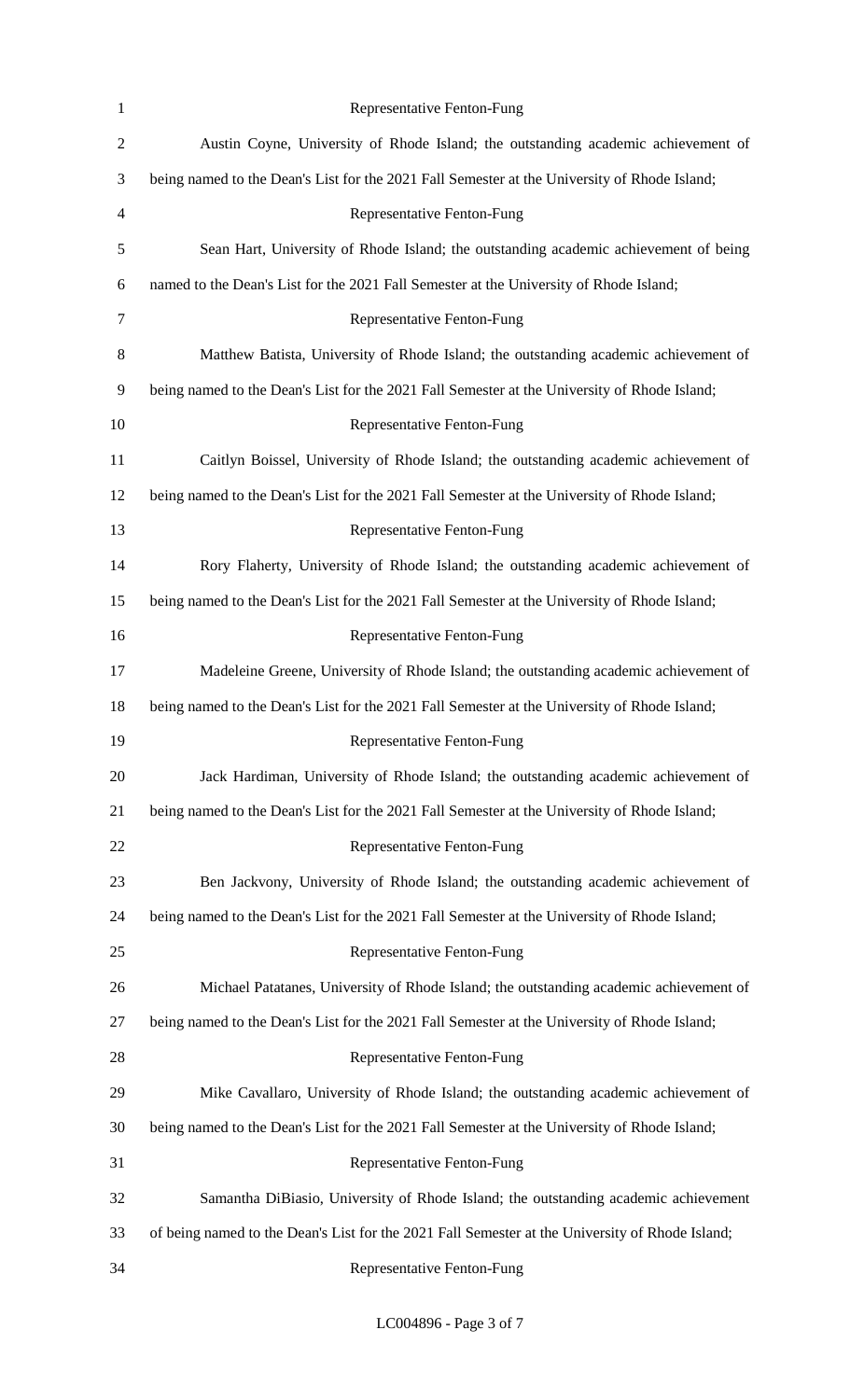| $\mathbf{1}$   | Nick Estrella, University of Rhode Island; the outstanding academic achievement of              |
|----------------|-------------------------------------------------------------------------------------------------|
| $\overline{2}$ | being named to the Dean's List for the 2021 Fall Semester at the University of Rhode Island;    |
| 3              | Representative Fenton-Fung                                                                      |
| 4              | David Rudolph, University of Rhode Island; the outstanding academic achievement of              |
| 5              | being named to the Dean's List for the 2021 Fall Semester at the University of Rhode Island;    |
| 6              | Representative Fenton-Fung                                                                      |
| 7              | Matt Baker, University of Rhode Island; the outstanding academic achievement of being           |
| 8              | named to the Dean's List for the 2021 Fall Semester at the University of Rhode Island;          |
| 9              | Representative Fenton-Fung                                                                      |
| 10             | Tea Conti, University of Rhode Island; the outstanding academic achievement of being            |
| 11             | named to the Dean's List for the 2021 Fall Semester at the University of Rhode Island;          |
| 12             | Representative Fenton-Fung                                                                      |
| 13             | Marissa Drezek, University of Rhode Island; the outstanding academic achievement of             |
| 14             | being named to the Dean's List for the 2021 Fall Semester at the University of Rhode Island;    |
| 15             | Representative Fenton-Fung                                                                      |
| 16             | Christopher Erb, University of Rhode Island; the outstanding academic achievement of            |
| 17             | being named to the Dean's List for the 2021 Fall Semester at the University of Rhode Island;    |
| 18             | Representative Fenton-Fung                                                                      |
| 19             | Isabella Fernandes, University of Rhode Island; the outstanding academic achievement of         |
| 20             | being named to the Dean's List for the 2021 Fall Semester at the University of Rhode Island;    |
| 21             | Representative Fenton-Fung                                                                      |
| 22             | Lou Kogut, University of Rhode Island; the outstanding academic achievement of being            |
| 23             | named to the Dean's List for the 2021 Fall Semester at the University of Rhode Island;          |
| 24             | Representative Fenton-Fung                                                                      |
| 25             | Isabelle Lucca, University of Rhode Island; the outstanding academic achievement of             |
| 26             | being named to the Dean's List for the 2021 Fall Semester at the University of Rhode Island;    |
| 27             | Representative Fenton-Fung                                                                      |
| 28             | Tara McInerney, University of Rhode Island; the outstanding academic achievement of             |
| 29             | being named to the Dean's List for the 2021 Fall Semester at the University of Rhode Island;    |
| 30             | <b>Representative Fenton-Fung</b>                                                               |
| 31             | Charlie McInerney, University of Rhode Island; the outstanding academic achievement             |
| 32             | of being named to the Dean's List for the 2021 Fall Semester at the University of Rhode Island; |
| 33             | Representative Fenton-Fung                                                                      |
| 34             | Brendan Notarianni, University of Rhode Island; the outstanding academic achievement            |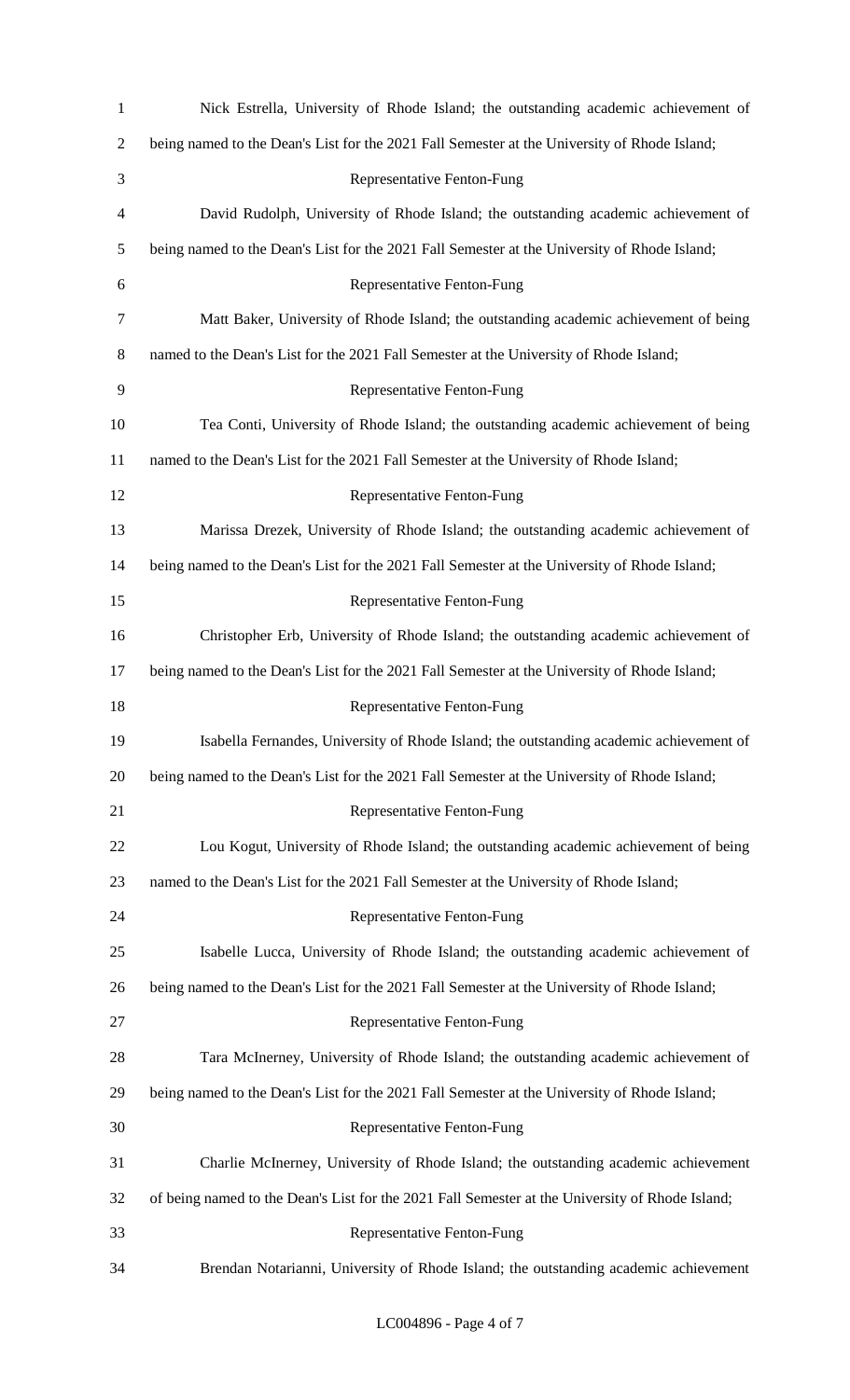| $\mathbf{1}$   | of being named to the Dean's List for the 2021 Fall Semester at the University of Rhode Island; |
|----------------|-------------------------------------------------------------------------------------------------|
| $\overline{2}$ | <b>Representative Fenton-Fung</b>                                                               |
| 3              | Luca Quartino, University of Rhode Island; the outstanding academic achievement of              |
| 4              | being named to the Dean's List for the 2021 Fall Semester at the University of Rhode Island;    |
| 5              | Representative Fenton-Fung                                                                      |
| 6              | Thomas Scorpio, University of Rhode Island; the outstanding academic achievement of             |
| 7              | being named to the Dean's List for the 2021 Fall Semester at the University of Rhode Island;    |
| 8              | <b>Representative Fenton-Fung</b>                                                               |
| 9              | Jordan Simpson, University of Rhode Island; the outstanding academic achievement of             |
| 10             | being named to the Dean's List for the 2021 Fall Semester at the University of Rhode Island;    |
| 11             | Representative Fenton-Fung                                                                      |
| 12             | Joel Taglianetti, University of Rhode Island; the outstanding academic achievement of           |
| 13             | being named to the Dean's List for the 2021 Fall Semester at the University of Rhode Island;    |
| 14             | Representative Fenton-Fung                                                                      |
| 15             | Aidan Welch, University of Rhode Island; the outstanding academic achievement of                |
| 16             | being named to the Dean's List for the 2021 Fall Semester at the University of Rhode Island;    |
| 17             | Representative Fenton-Fung                                                                      |
| 18             | Jack Halsted, Hofstra University; the outstanding academic achievement of being named           |
| 19             | to the Dean's List for the 2021 Fall Semester at Hofstra University;                            |
| 20             | <b>Representative Fenton-Fung</b>                                                               |
| 21             | Glenda Riebeling, the joyous and momentous celebration of your 70th Birthday on                 |
| 22             | January 22, 2022;                                                                               |
| 23             | Representative Kennedy                                                                          |
| 24             | Coach Gary Martinelli, Ponaganset High School; the distinguished honor of being named           |
| 25             | as the National Federation of State High School Coaches Association 2021 Girls Basketball       |
| 26             | Coach of the Year;                                                                              |
| 27             | Representative Chippendale                                                                      |
| 28             | David Onabanjo, Casby Harrison III, Esq., Richard Rose, Esq., Charles Youn, Alpha Phi           |
| 29             | Alpha; your significant contributions in honor of Black History Month and your endless support  |
| 30             | for numerous community services;                                                                |
| 31             | Representative Alzate                                                                           |
| 32             | Janelle Clarke-Holley and Ciara Sing, Alpha Kappa Alpha; your significant contributions         |
| 33             | in honor of Black History Month and your endless support for numerous community services;       |
| 34             | Representative Alzate                                                                           |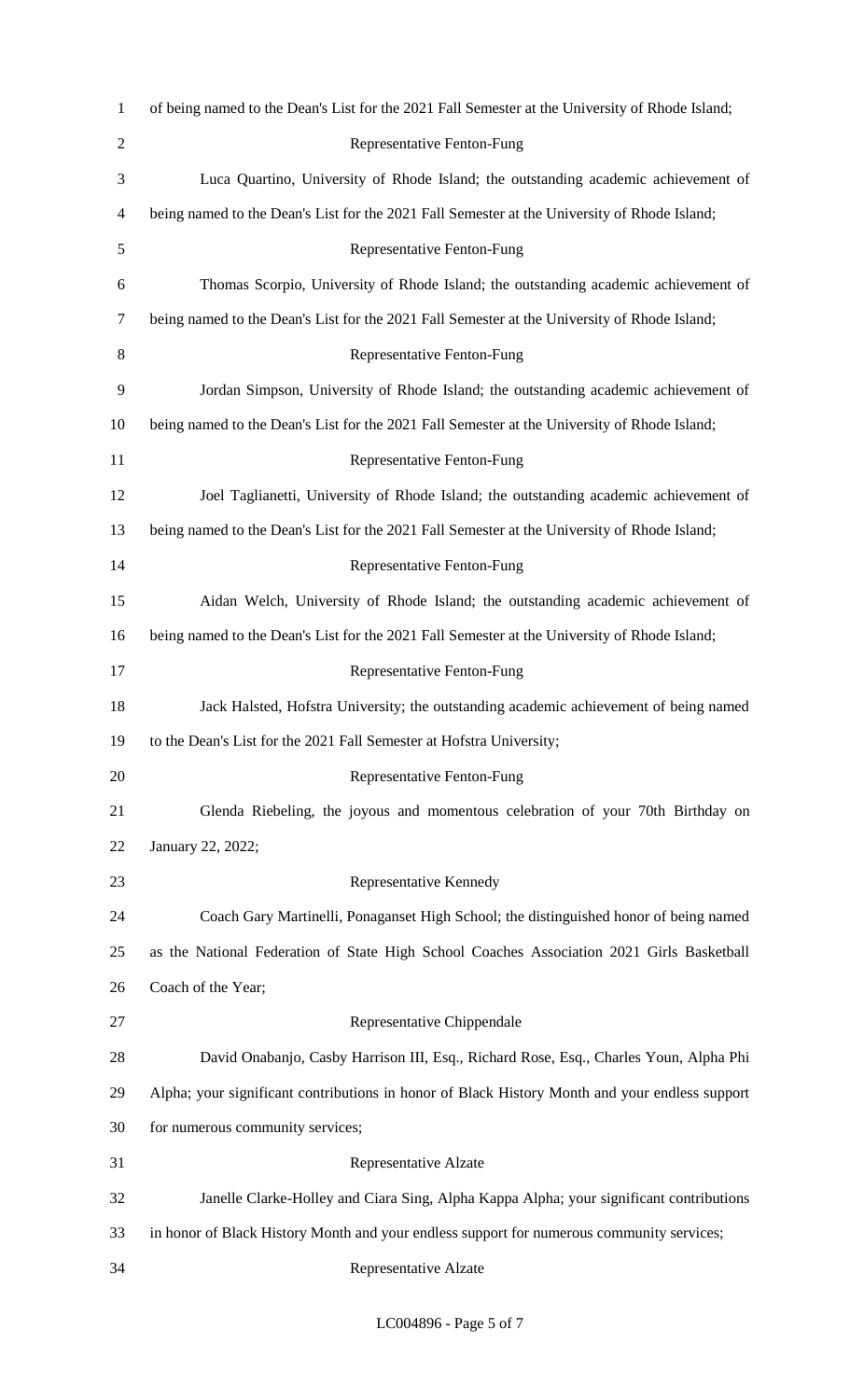| $\mathbf{1}$   | Bright K. Tsagli, Donnell Oliver, Raymond Chauncy, Elijah Cagel, Roysworth Grant,                 |
|----------------|---------------------------------------------------------------------------------------------------|
| $\overline{2}$ | David Onyemem, Marvin A. Barksdale, Kappa Alpha Psi; your significant contributions in honor      |
| 3              | of Black History Month and your endless support for numerous community services;                  |
| $\overline{4}$ | <b>Representative Alzate</b>                                                                      |
| 5              | Darrell Williams, Omega Psi Phi; your significant contributions in honor of Black                 |
| 6              | History Month and your endless support for numerous community services;                           |
| 7              | <b>Representative Alzate</b>                                                                      |
| 8              | Jasmine Powell, Pamela Hughes, Donessa Colley, Delta Sigma Theta; your significant                |
| 9              | contributions in honor of Black History Month and your endless support for numerous               |
| 10             | community services;                                                                               |
| 11             | <b>Representative Alzate</b>                                                                      |
| 12             | Samir Scott, Andrew Mullen, Douphly Morrison, Danny Bullock, Phi Beta Sigma; your                 |
| 13             | significant contributions in honor of Black History Month and your endless support for numerous   |
| 14             | community services;                                                                               |
| 15             | <b>Representative Alzate</b>                                                                      |
| 16             | Dr. Noni Thomas Lopez, Vivian Balcolm, Beverly Cardoza, Deborah Johnson, La Tri-c-                |
| 17             | ea McClendon-Hunt, Esq., Barbara Mullen, Ph.D, Chrystal Stanley Wheeler, Pheedy Umar,             |
| 18             | Maryclare Chinedo, Zeta Phi Beta; your significant contributions in honor of Black History        |
| 19             | Month and your endless support for numerous community services;                                   |
| 20             | Representative Alzate                                                                             |
| 21             | Ms. India C. Seales and Ms. Geneva Muwakkil, Sigma Gamma Rho; your significant                    |
| 22             | contributions in honor of Black History Month and your endless support for numerous               |
| 23             | community services;                                                                               |
| 24             | Representative Alzate                                                                             |
| 25             | Bryant Montalvo, Music Teacher, Central Falls High School; being named the Yamaha                 |
| 26             | "40 Under 40" and being recognized for energetically creating a positive impact on your students, |
| 27             | school, district and the broader musical community;                                               |
| 28             | Representative Giraldo                                                                            |
| 29             | Gabriella and Michael Boscio; the joyous and momentous occasion of the birth of your              |
| 30             | daughter Madison Grace Boscio on February 9, 2022;                                                |
| 31             | Representative O'Brien                                                                            |
| 32             | The Honorable Balbina Young; being honored at the Providence City Council Black                   |
| 33             | History event on February 19, 2022; for your commitment in spending over a decade to eliminate    |
| 34             | discrimination and fighting for housing rights in the South Providence community;                 |